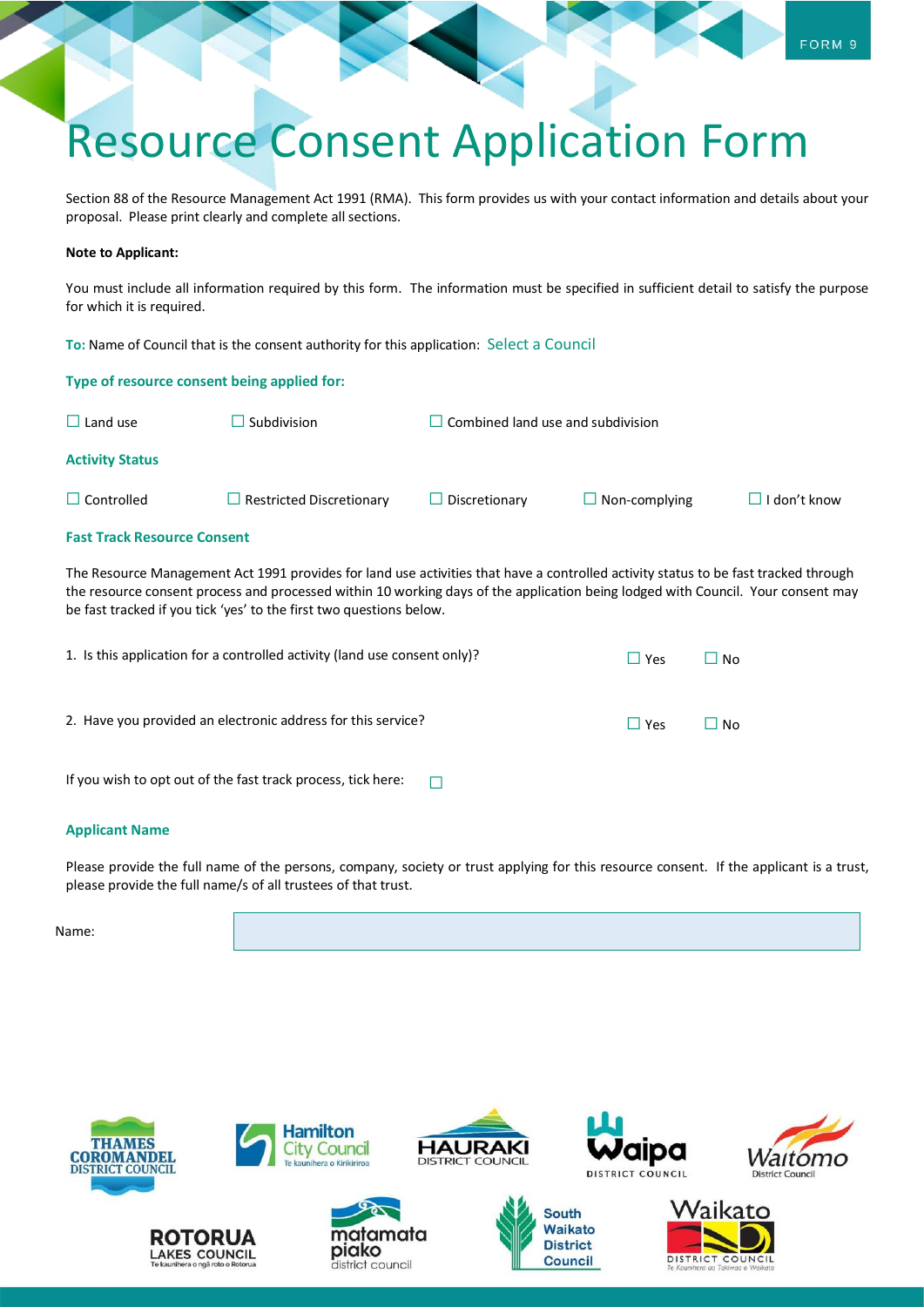# **Applicant Contact Details**

| Postal Address: |         |  |
|-----------------|---------|--|
| Post code:      | Email:  |  |
| Phone:          | Mobile: |  |

# **Agent Contact Details**

If you have an agent or other person acting on your behalf, please complete the details below.

| Agent:          |         |  |
|-----------------|---------|--|
| Contact:        |         |  |
| Postal Address: |         |  |
| Post code:      | Email:  |  |
| Phone:          | Mobile: |  |

# **Location of Proposal**

Please complete with as much detail as you can, so the site for your proposal is clearly identifiable. Include details such as unit number, street number, street name and town.

Property address:

Legal description: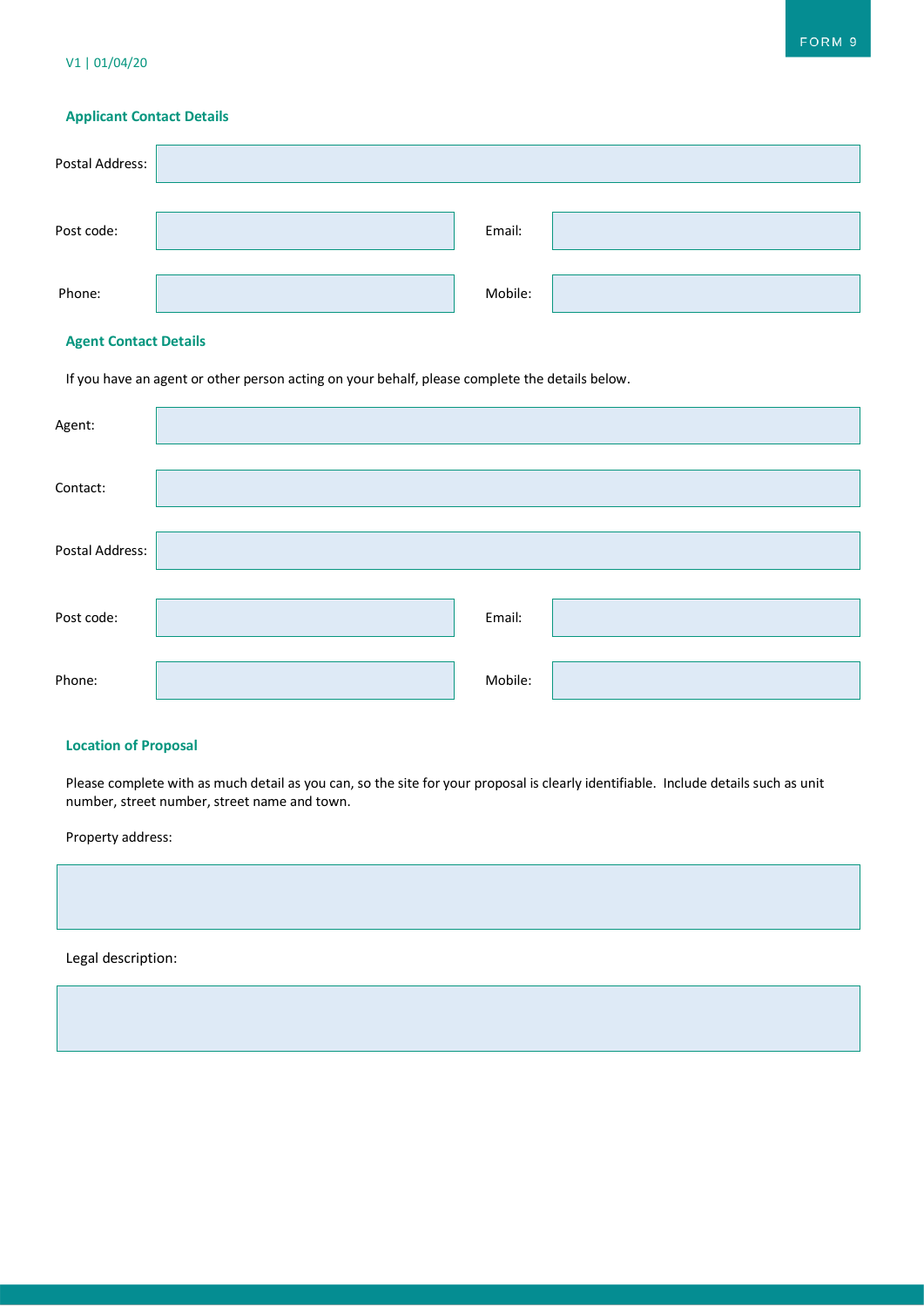# **Owner/Occupier of Site**

Landowner's full name, phone number and address:

OR

☐ Same as applicant details

Occupiers full name, phone number and address:

OR

☐ Same as applicant details

# **Description of Proposal**

Please provide a brief description of the proposal and the reasons why resource consent is required ie which rules in the district plan are infringed. If the space provided is insufficient, please attach additional pages.

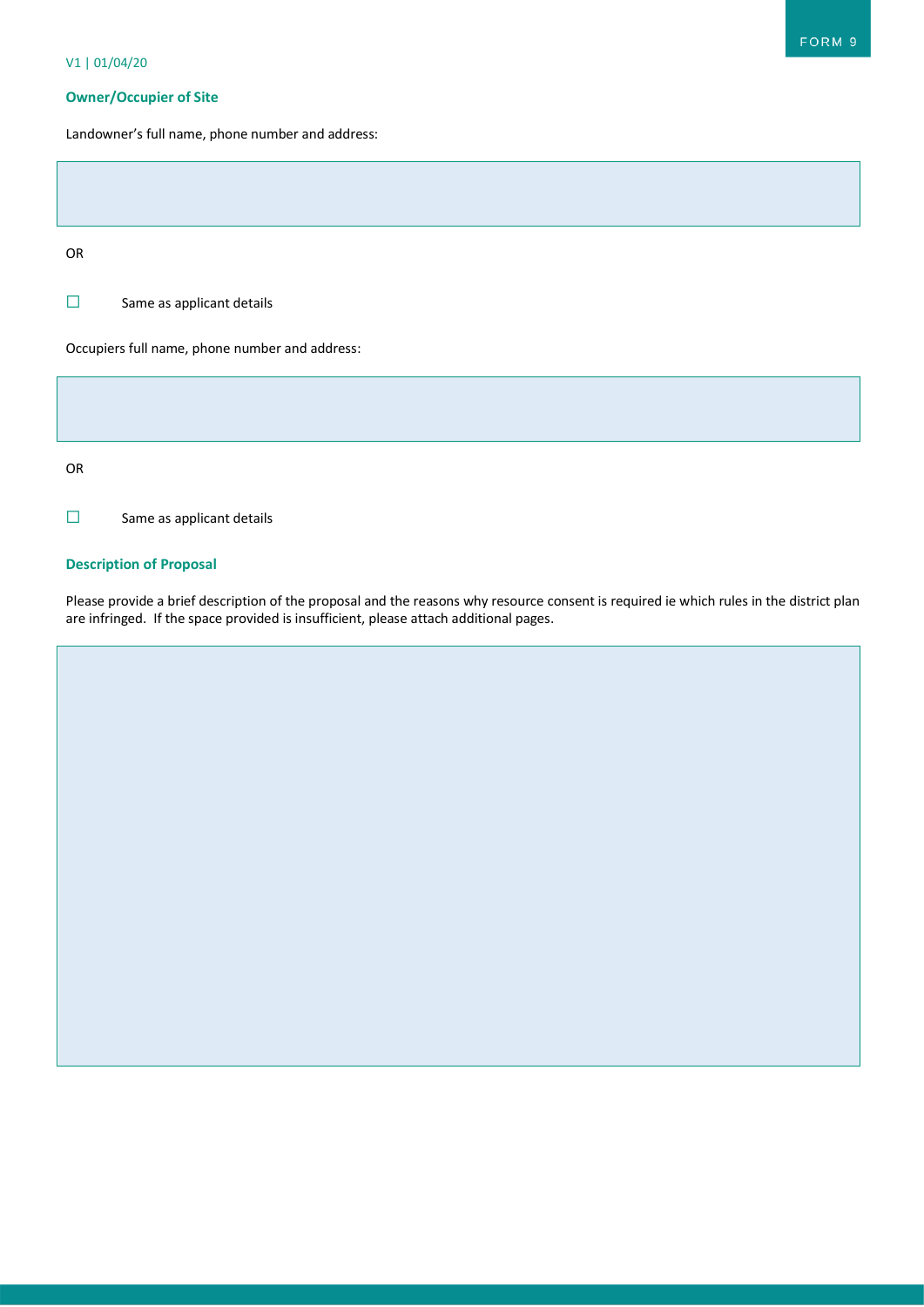## **Other Consents**

Please let us know of any other consents that you have applied for or know that you need to apply for related to this application. This includes any resource consents that may be required from a regional council under a regional plan.

| $\Box$ Other resource consents | Resource consent no. (if known)                           |  |
|--------------------------------|-----------------------------------------------------------|--|
| $\Box$ Building consent        | Building consent no. (if known)                           |  |
| $\Box$ Regional plan consent   | Type of regional consent:<br>e.g. water discharge permit, |  |
|                                | water intake permit                                       |  |

# **National Environmental Standards (NES)\***

Please let us know if you require consent under a National Environmental Standard. National Environmental Standards are regulatory documents that contain standards pertaining to certain matters eg management of contaminated land, telecommunications.

| Is consent required under a NES?   | $Y_{PS}$ | $\overline{\phantom{a}}$ No | $\Box$ I don't know |
|------------------------------------|----------|-----------------------------|---------------------|
| Tick the following applicable NES: |          |                             |                     |

- ☐ NES for Air Quality
- ☐ NES for Drinking Water
- ☐ NES for Telecommunication Services
- ☐ NES for Electricity Transmission Services
- ☐ NES for Assessing and Managing Contaminants in Soil to Protect Human Health
- ☐ NES for Plantation Forestry
- ☐ Other

\* For further information about National Environmental Standards, their requirements and forms please refer to any other sheets provided with these application forms.

# **Assessment of Proposal**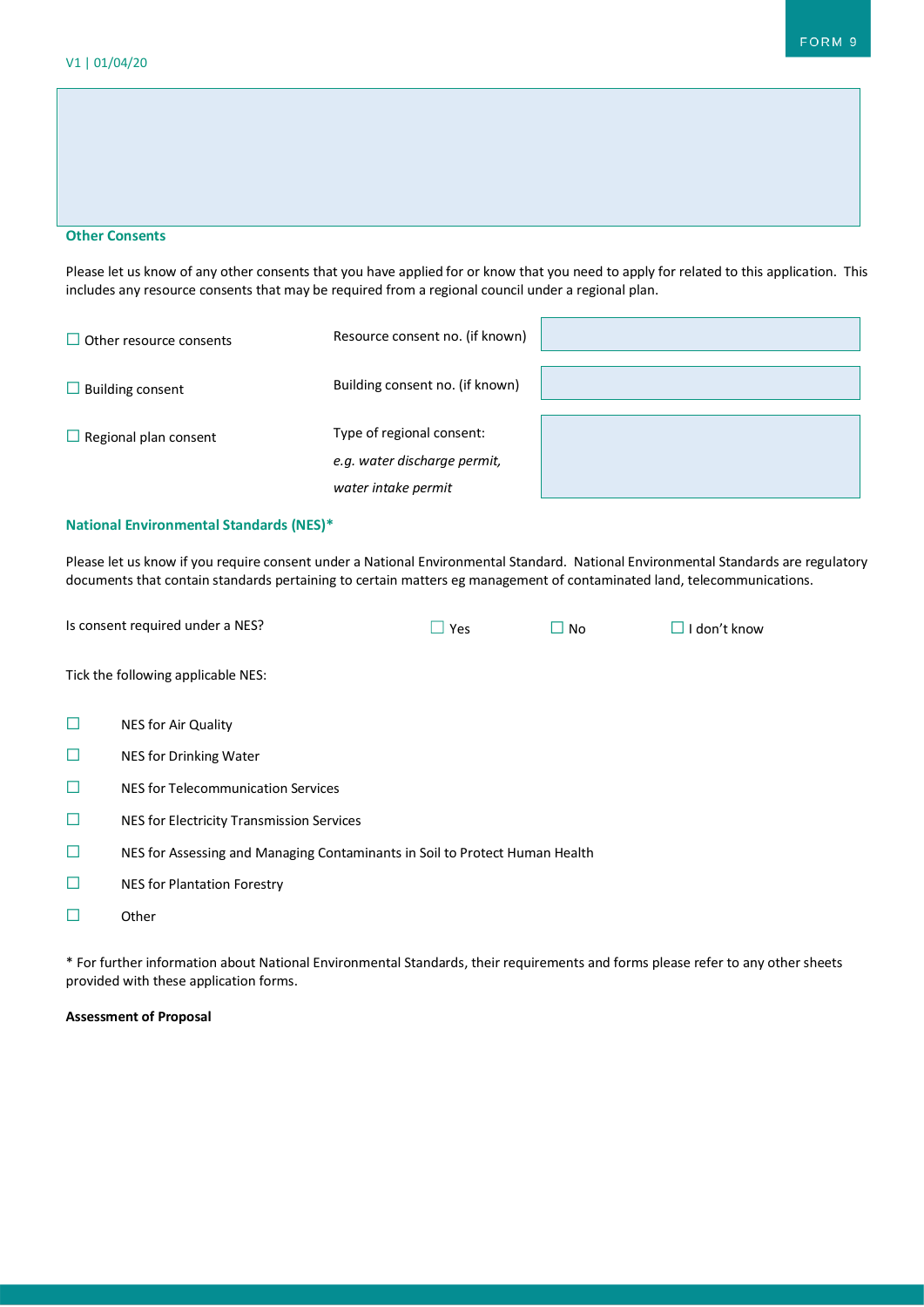# V1 | 01/04/20

Please attach an assessment of your proposal's effects on the environment, an assessment against the relevant matters of Part 2 of the RMA and any relevant provisions of NES, regulations, national policy statement, regional policy statement, regional plan and district plan.

# **Pre-application Information**

We recommend that you have a pre-application discussion about your proposal with a Council planner.

| Have you had a pre-application meeting with a Council planner?     | $\Box$ Yes | $\Box$ No |
|--------------------------------------------------------------------|------------|-----------|
| Have you had any other conversations with any other Council staff? | $\Box$ Yes | l I No    |

Date of meeting:

Please provide the names of Council staff you have spoken with:

| If notes of the meeting or other conversations were provided to you, please attach copies.                              |             |           |  |
|-------------------------------------------------------------------------------------------------------------------------|-------------|-----------|--|
| Have you attached any minutes/notes from the meeting?                                                                   | l Yes<br>m. | $\Box$ No |  |
| <b>Notification</b>                                                                                                     |             |           |  |
| The Resource Management Act 1991 allows applications to be notified for public submissions on request of the applicant. |             |           |  |

| Are you requesting that your application be publicly notified? | $\Box$ Yes $\Box$ No |  |
|----------------------------------------------------------------|----------------------|--|
|                                                                |                      |  |

If you selected 'yes' to the above question, please attach a short summary outlining the details of your application.

| Have you attached a summary? | l Yes | $\Box$ No |
|------------------------------|-------|-----------|
|------------------------------|-------|-----------|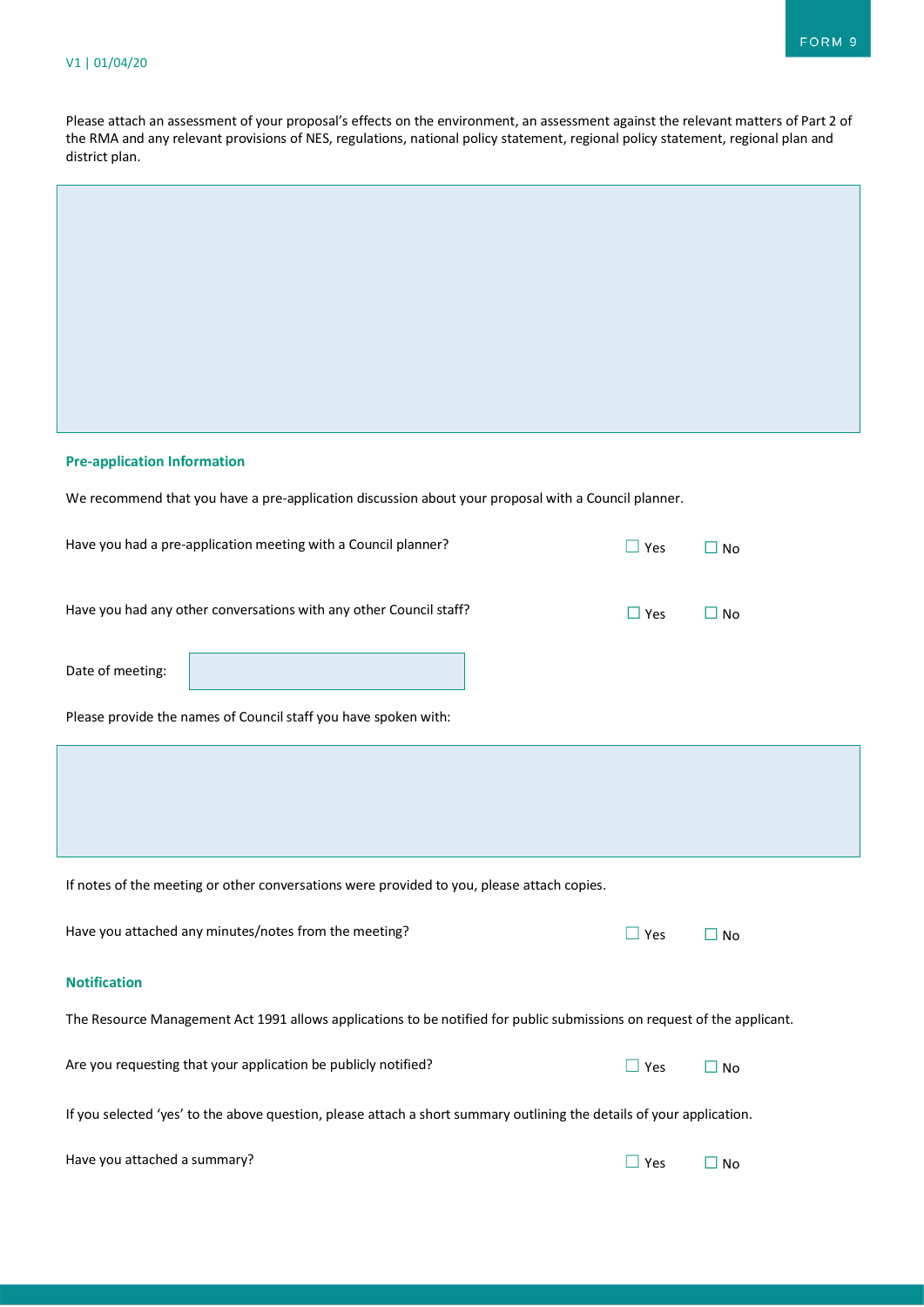#### **Site Visit Requirements**

☐ As landowner and with the consent of any occupiers or lessee, I am aware that Council staff or authorised consultants may visit the site which is the subject of this application, for the purposes of assessing this application, and agree to a site visit.

OR

 $\Box$  If the applicant is not the owner, I understand that Council staff or authorised consultants may visit the site, which is the subject of this application, for the purposes of assessing this application, and agree to a site visit.

| Is there a locked gate or security system restricting access by Council staff? | Yes      | No.            |
|--------------------------------------------------------------------------------|----------|----------------|
| Are there any dogs on the property?                                            | Yes<br>H | N <sub>o</sub> |
| Are there any hazards that may place a visitor at risk?                        | Yes      | No             |

Provide details of any entry restrictions that Council staff should be aware of e.g. health and safety, organic farm etc.

## **Draft Conditions**

When a consent is granted, Council can include conditions to manage any adverse effects.

| Do you wish to see draft conditions prior to Council making a decision on the | $\Box$ Yes | $\Box$ No |
|-------------------------------------------------------------------------------|------------|-----------|
| application?                                                                  |            |           |

 $□$  By ticking this box, I understand that the opportunity to review the draft conditions is an act of good faith by the Council intended to assist with identifying errors before consent is granted. I further understand that Council has the right to continue processing the application if too much time is taken in the review of draft conditions. By requesting draft conditions I agree to an extension of time under section 37 of the RMA.

# **Signature of the applicant(s)**

Please read the information below before signing the application form.

#### **Payment of fees and charges**

You must pay the charges payable to Council for this application under the RMA. Please refer to Council's Fees and Charges on its website.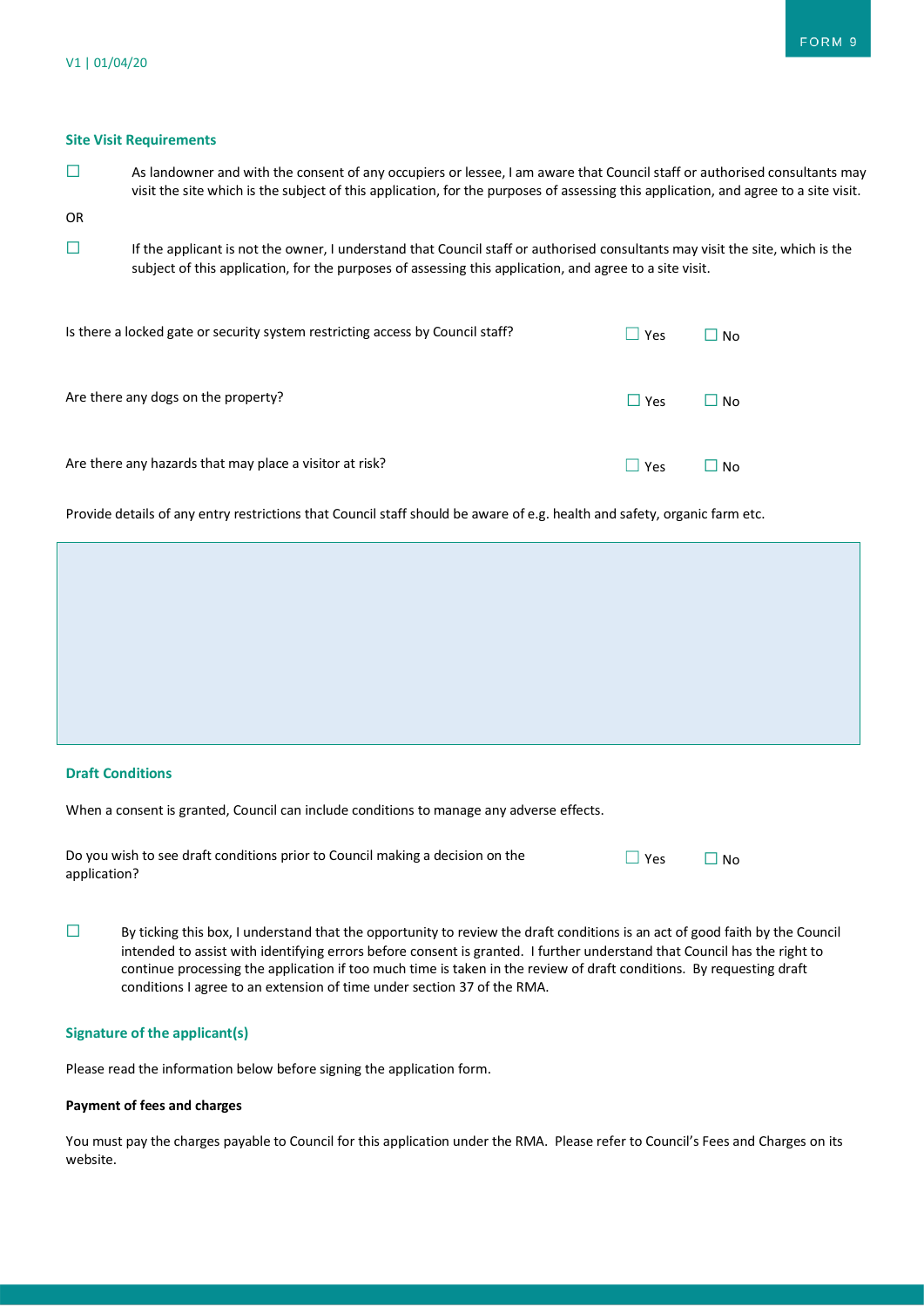By submitting this application to Council, you agree to pay the charges set out in Council's Fees and Charges relevant to the application.

#### **Privacy information**

Council requires the information you have provided on this form to process your application under the RMA. Council will hold and store the information on a pubic register. The details may also be made available to the public on the Council's website. If you would like to request access to, or correction of any details, please contact the Council.

#### **Information checklist**

The information checklist provided with this form sets out the full set of information that Council requires for your application to be considered complete. Your application may be returned as incomplete if you do not provide adequate information. Your completed application should be submitted to Council with any supplementary forms and/or guidance as provided by Council.

#### **Correspondence and Invoices**

Please let us know where to send any correspondence and invoices. Where possible any correspondence will be sent by email.

| All correspondence excluding invoices sent to: | $\Box$ Applicant or $\Box$ Agent |  |
|------------------------------------------------|----------------------------------|--|
| All invoices sent to:                          | $\Box$ Applicant or $\Box$ Agent |  |

## **Confirmation by the applicant**

☐ I/we confirm that I/we have read and understood the information and will comply with our obligations as set out above. *A signature is not required if you submit this form electronically.*

| Applicant name: | Signature: | Date: |  |
|-----------------|------------|-------|--|
| Applicant name: | Signature: | Date: |  |
| Applicant name: | Signature: | Date: |  |

#### **Confirmation by the agent authorised to sign on behalf of the applicant**

As authorised agent for the applicant, I confirm that I have read and understood the above information and confirm that I have fully informed the applicant of their obligations in connection with this application, including for fees and other charges, and that I have the applicant's authority to sign this application on their behalf. (*A signature is not required if you submit this form electronically.)*

| Agent's full name: | Signature: | Date: |  |
|--------------------|------------|-------|--|
|                    |            |       |  |

# **Information Checklist for Resource Consent Application**

#### **All applications must include the following information:**

- $\Box$  A description of the activity
- $\Box$  A description of the site where the activity will occur
- ☐ The full name and address of each owner or occupier of the site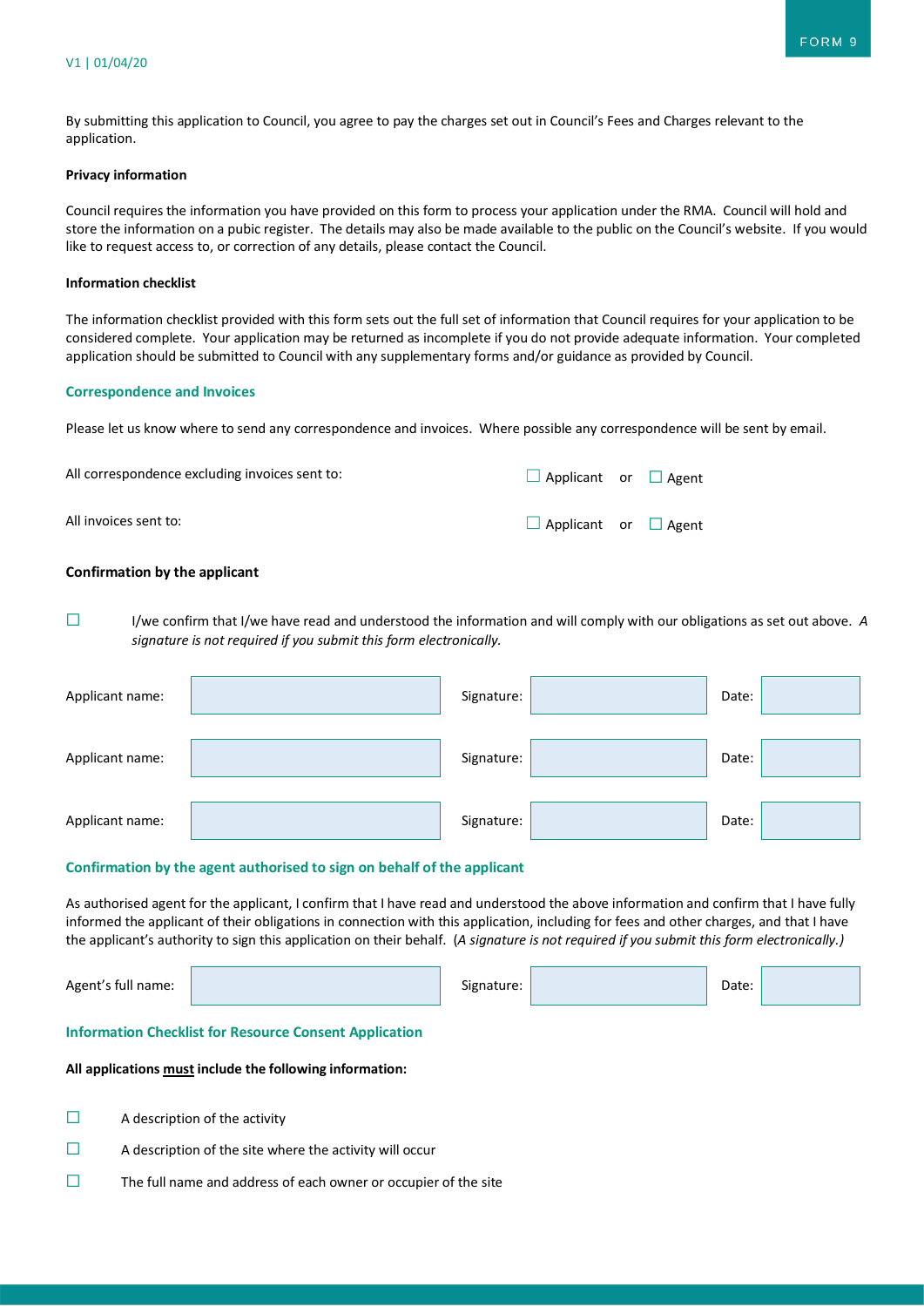- $\Box$  A description of any other activities that are part of the proposal to which this application relates
- $\Box$  A description of any other resource consent required for the proposal to which the application relates
- ☐ An assessment of the proposed activity's effects on the environment
- ☐ An assessment of the activity against Part 2 of the Resource Management Act 1991. This will need to address section 5 'Purpose', section 6 'Matters of national importance', section 7 'Other matters' and section 8 "Treaty of Waitangi'
- $\Box$  An assessment of the activity against any relevant objectives, policies or rules in the district plan
- ☐ An assessment of the activity against any relevant requirements, condition or permissions in any rules in a document listed in section 104(1)(b) of the RMA
- $\Box$  Record of title(s) for the subject site

This must be less than 3 months old. Please attach the title(s) and any consent notices, covenants, easements attached to the title(s)

 $\Box$  Site plan or scheme plan

Please provide at an appropriate scale (for example 1:100) showing the location of the building or activity in relation to all site boundaries. The site plan should include the following where relevant:

- **North point**
- **Title or Reference No.**
- **Scale**
- Date the plans were drawn
- Topographical information
- Natural features, including protected trees, indigenous vegetation, water courses
- Archaeological and/or cultural/heritage sites
- Record of Title boundaries/location of fence positions relative to boundaries
- Accessways and road frontages, including proposed crossing places/right of ways
- Onsite manoeuvring and existing and proposed car parking spaces
- Legal and physical roads
- **Existing buildings**
- Existing wells and/or effluent disposal systems
- Buildings on adjacent sites
- Layout and location of proposed buildings and activities in relation to legal site boundaries
- **Earthworks design and contours/areas of excavation**
- **Landscaping**
- Site coverage calculation
- Details of any signage (sign design, dimensions and location on buildings)
- Areas subject to hazards e.g. unstable slopes, areas of flooding, peat soils or fill
- Areas of potential or confirmed contamination
- ☐ Elevation plans

Please provide at an appropriate scale (for example 1:50, 1:100 or 1:200) and show all structures to be constructed or altered, showing the relationship and appearance of proposed buildings.

 $\Box$  Floor plans of proposed building or buildings to be used for the activity

Please clearly show the use of each area/buildings

☐ Engineering design plans for any water, wastewater and stormwater works

(Only concept engineering plans are required at this stage.)

- $\Box$  An assessment of the activity against any relevant provisions of a:
	- National Environmental Standard
	- **National Policy Statement**
	- Regional Policy Statement
	- Regional Plan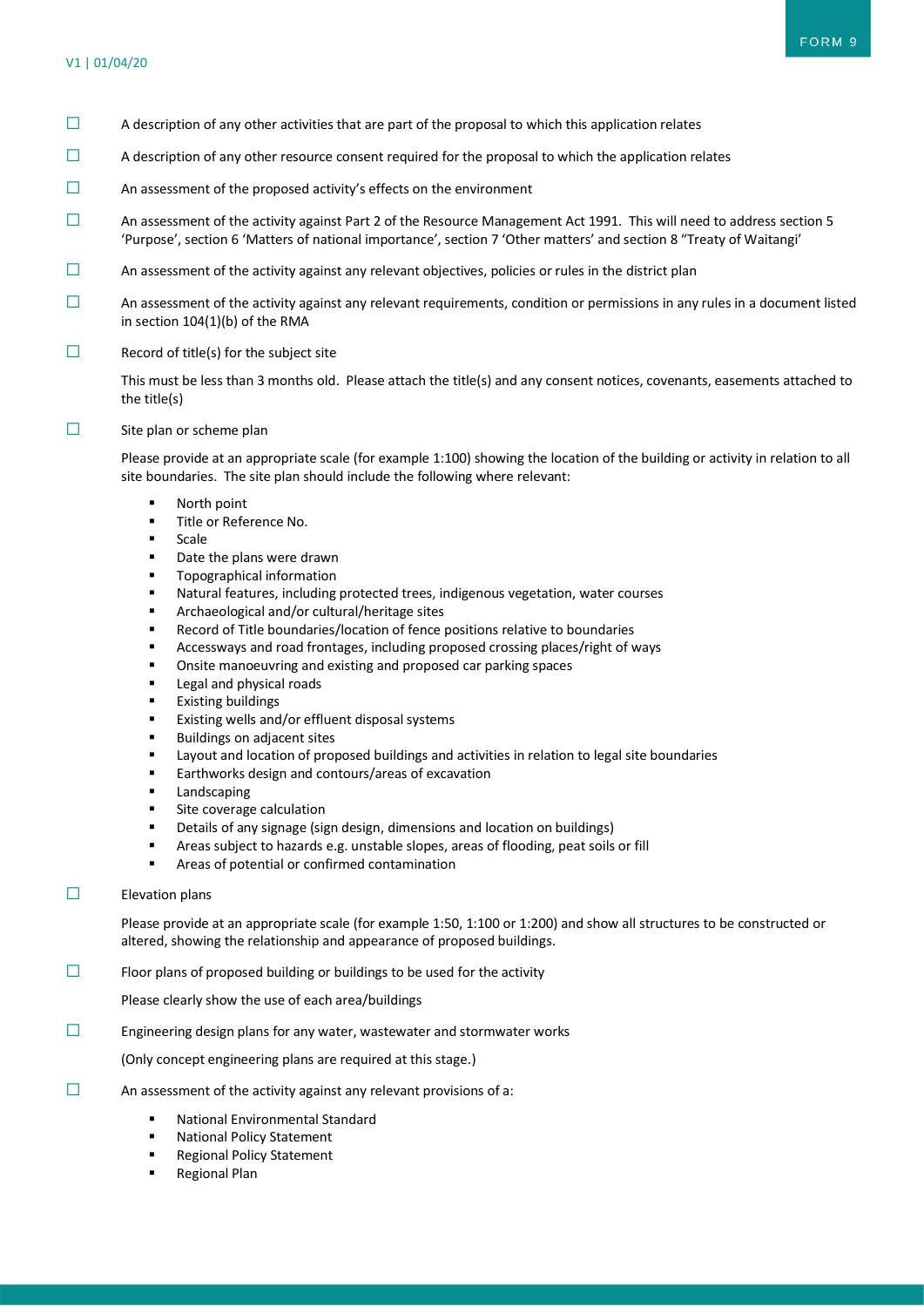- $\Box$  A description of any part of the activity that is permitted under the district plan
- $\Box$  If a permitted activity is part of the proposal to which the application relates, a description of the permitted activity that demonstrates it complies with the relevant requirements and conditions for that permitted activity (so that resource consent not required for that activity).
- ☐ An assessment of effects (AEE) of the activity

An AEE is an essential part of your application. If an AEE is not provided Council is unlikely to accept your application. The AEE should discuss all the actual and potential effects of your proposed activity on the environment. Schedule 4 of the RMA outlines all of the matters that must be addressed in your AEE. The amount of detail provided must reflect the scale and significance of the effects that the activity may have on the environment. For example, if there are major effects arising from the proposal, a detailed analysis and discussion of these effects must be included in the AEE. It may require the provision of information from specific experts (eg a traffic engineer). If the effects of the proposal are minor, then a less detailed AEE can be submitted. (*The Council has information available to assist you to prepare the AEE – please contact us if you have any questions.)*

#### **All applications for subdivision consent must also include the following information:**

- ☐ The position of all new boundaries
- $\Box$  A north arrow and the scale (1:2000)
- ☐ All proposed and existing easements (including private easements)
- ☐ Any amalgamations
- ☐ Stages (if proposed)
- ☐ Dimensions and sizes of existing and proposed new lots
- $\Box$  Legal and physical roads, accessways and rights of way including grades (if applicable)
- $\Box$  All existing buildings and structures, their distance to existing and proposed boundaries and the position of any eaves in relation to rights of way/accessways
- $\Box$  The areas of all new allotments, unless the subdivision involves a cross lease, company lease, or unit plan
- $\Box$  The locations and areas of new reserves to be created, including any esplanade reserves and esplanade strips
- ☐ The locations and areas of any existing esplanade reserves, esplanade strips, and access strips
- ☐ The locations and areas of any part of the bed of a river or lake to be vested in a territorial authority under section 237A
- $\square$  The locations and areas of any land within the coastal marine area (which is to become part of the common marine and coastal area under section 237A)
- ☐ The locations and areas of land to be set aside as new roads

#### **Other useful information**

The following examples of information are not compulsory, but they will be useful in helping Council make an informed decision about your application. Submitting this information *if it is relevant to your proposal* may save time and costs further down the track.

☐ Locality plan or aerial photo

Please provide at an appropriate scale (for example 1:500). Please indicate the location of the site in relation to roads and other landmarks. Show the street number of the subject site and those of adjoining sites.

☐ Volume of any earthworks

This must include area and volume of soil removed/imported and depth of cut/fill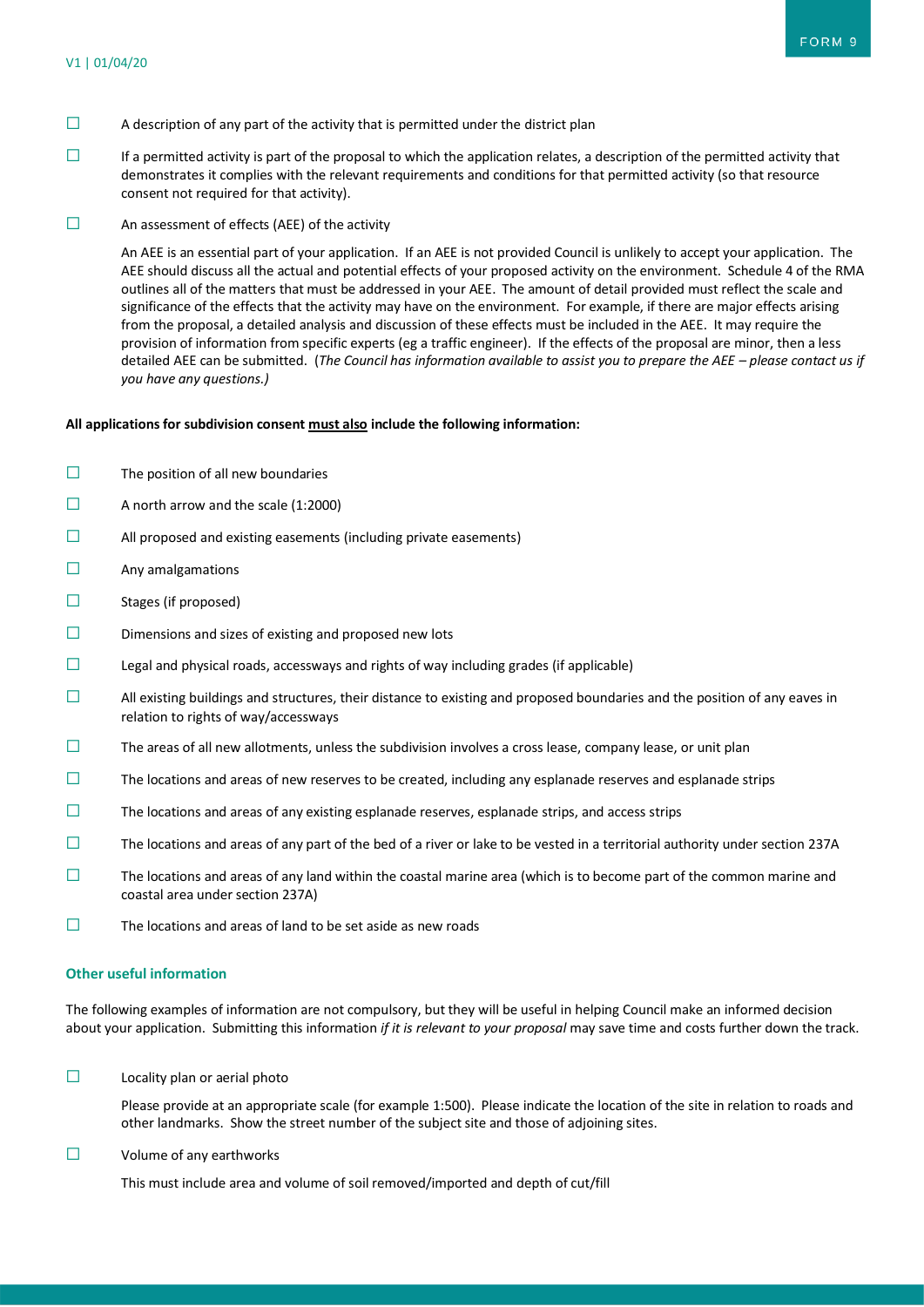☐ Details of Hazardous Activities and Industries (HAIL) List activity

If you are unsure whether your site is on the HAIL list please contact Council for assistance

 $\Box$  Any written approvals including details of those sought but not obtained

Please include any signed written approval forms and signed plans if acquired.

☐ Specialist reports to support your application

This may include traffic impact studies, landscape and planting plans, acoustic design certificates etc.

- ☐ Details and outcome of any consultation undertaken with adjacent land owners and occupiers, and relevant bodies. For example, the Regional Council, Heritage New Zealand Pouhere Taonga, Transpower, KiwiRail, NZTA, Department of Conservation etc.
- $\Box$  Details of any consultation undertaken with iwi

If you are unsure whether your proposal may affect matters of interest to iwi, or who the relevant iwi groups might be, please discuss this with Council prior to lodging your application

 $\Box$  Any other information arising from specific district plan provisions

#### **Other information to include in an application for subdivision consent if it is relevant to your proposal**

#### **Proposal details**

- ☐ Site coverage calculations
- ☐ Existing and proposed crossing places and sight distances and separation distances between crossing places
- $\Box$  Building platforms for all allotments including shape factors
- ☐ Onsite manoeuvring and existing and proposed vehicle parking spaces (where required)

#### **Network utility operations**

- ☐ Existing high voltage electricity lines and gas lines
- ☐ Location of existing and proposed service connections (including connections to reticulated services) and/or systems ie water, wastewater, stormwater and any easements
- ☐ Onsite effluent treatment and disposal areas and fields

#### **Natural features**

- $\Box$  Significant trees, bush stands, protected trees (including their extent of their dripline), covenanted areas or other features
- ☐ Water bodies

# **Heritage**

☐ Archaeological and/or cultural heritage sites

#### **Hazards**

☐ Areas of likely or confirmed contamination